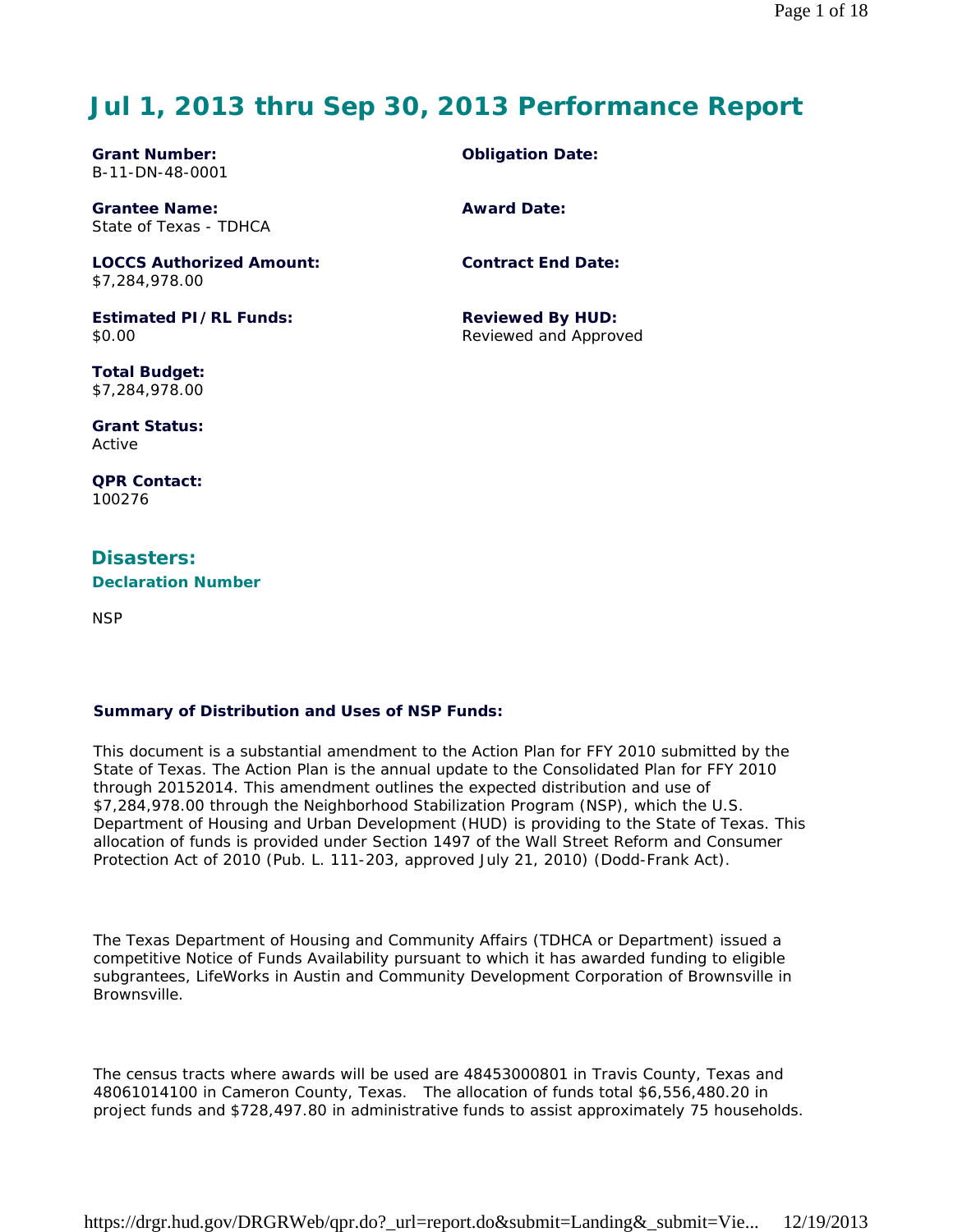### AREAS OF GREATEST NEED

The Federal Register Notice (Docket No.FR-5321-N-03), specifies that funds be used in the areas of greatest need. Need is determined by the HUD Foreclosure Need website located athttp://www.huduser.org/nspgis/nsp.html

Texas has identified census tracts with a score of 16 or greater as being the census tracts with the HUD-estimated greatest need. Eligible applicants within these census tracts will be able to apply for NSP3 funding.

## ELIGIBLE ENTITIES AND USES OF FUNDS

Eligible applicants for rental properties are nonprofit organizations as described in Section 501 (c)(3) or (c)(4) of the Internal Revenue Code who are required by federal rules to follow 24 CFR Part 84. Eligible applicants for homebuyer properties are units of general local government (including public housing authorities) who will followare required by federal rules to follow 24 CFR Part 85, nonprofit organizations as described in Section 501(c)(3) or (c)(4) of the Internal Revenue Code who are required by federal rules to follow 24 CFR Part 84, and Housing Finance Corporations authorized under the provisions of the Texas Housing Finance Corporation Act, Texas Government Code, Chapter 394.

In accordance with NSP guidelines, activities under NSP3 may include the establishment of financing mechanisms for purchase and redevelopment of foreclosed homes and residential properties, purchase and rehabilitation of homes and residential properties that have been abandoned or foreclosed, and the redevelopment of demolished or vacant properties.

## SELECTION CRITERIA AND PRIORITIES

The State of Texas (State) has established the priorities and scoring that will be used in the application review process and are described below. While the criteria are important to demonstrate a successful proposal, the scoring structure is also designed to ensure that the State complies with the requirements of the HUD Notice designed to prioritize areas of greatest need, meets applicable CDBG regulations, meets Department priorities, and efficiently and effectively expends the funds. Each applicanti

## **Summary of Distribution and Uses of NSP Funds:**

rired to submit a properly completed application. Each applicant organizational andincial capacity willbe euated. The application will be available on the Department website after the TDHCA Governing Board approves a Notice of Funding Availability. All applications must contain the address of the target property. The Department expects to accept applications beginning on March 14, 2011, the initial round of applications on April 15, 2011. Applications with the highest scores were presented to the Department's Governing Board of Directors on June 30, 2011, for possible approval.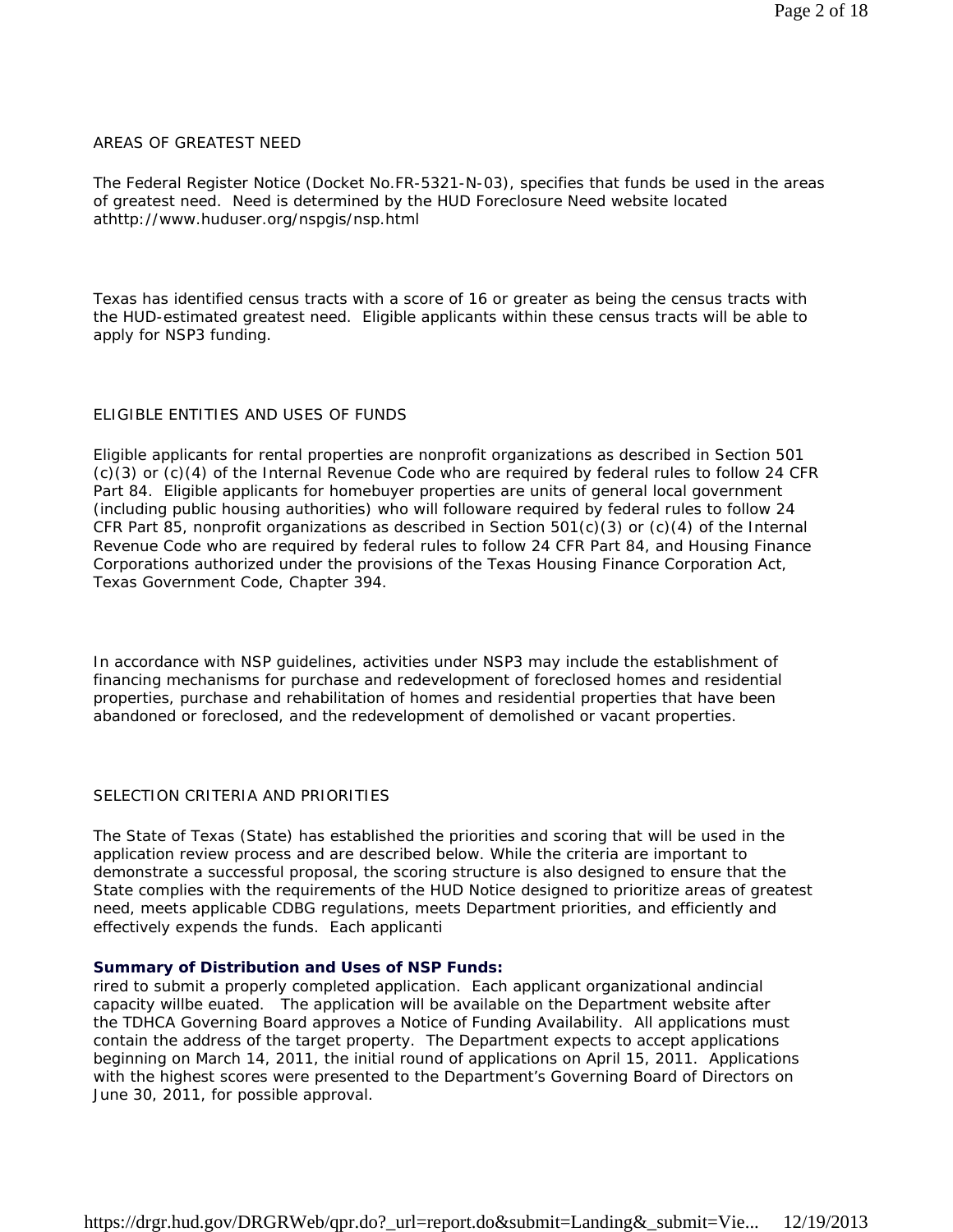a) All initial round applications must meet a minimum threshold total score of 38 points to be considered for funding. Subsequent round Aapplication considered for award after April 15, 2011, must meet a minimum score of 33 points. Should applications meeting this minimum score threshold exceed available funding, such eligible applications will be retained regardless of date of submission until such a time that funding is available in sufficient amounts to fund the applications or a subsequent Texas NSP NOFA covering NSP3 funds is released.

i) Maximum Total Score = 55 Points (initial application period) or 50 points:

- 1. Greatest Need (20 Points); Minimum Score 16 points.
- 2. Rental Property (10 Points) or (5 Points after Initial Application)
- 3. Prior experience with Texas NSP and TDHCA (Up to 5 Points)
- 4. Local at Risk Priorities (10 Points)
- 5. Low-Income Households (Up to 5 Points)
- 6. Low Poverty Area (1 Point)
- 7. Transit Area (1 Point)
- 8. Education Opportunities (1 Point)
- 9. Special Needs/Hard to Serve Populations (Up to 2 points)

ii) Greatest Need (20 Points): NSP3 activities must be completed in eligible census tracts, as determined by HUD under the Neighborhood Stabilization 3 NOFA. Applicants are required to provide evidence that activities will meet a Neighborhood Stabilization purpose, in a census tract with a threshold foreclosure needs score of 16 or more. The HUD data and mapping tool may be found on the HUD website, here: http://www.huduser.org/nspgis/nsp.html These areas may change as the data is updated, and the target score will be determined as that which was in place as of the date of application.

iii) Rental Properties (10 Points till April 15th, 5 points thereafter): The NSP3 allocation included statutory language requiring the establishment of procedures to create preferences for the development of affordable rental housing for properties assisted with NSP3 funds. Texas NSP3 is demonstrating this preference through a points system.

iv) Local At-Risk Priorities: (10 Points) The identified cities listed in Table 1, as attached to the NOFA, are communities at risk of losing affordable units with existing or former funding through the Department. Eligible applications that are located and willing and able to commit to minimum unit, affordability term and amount of non-federal funds for each specified city, as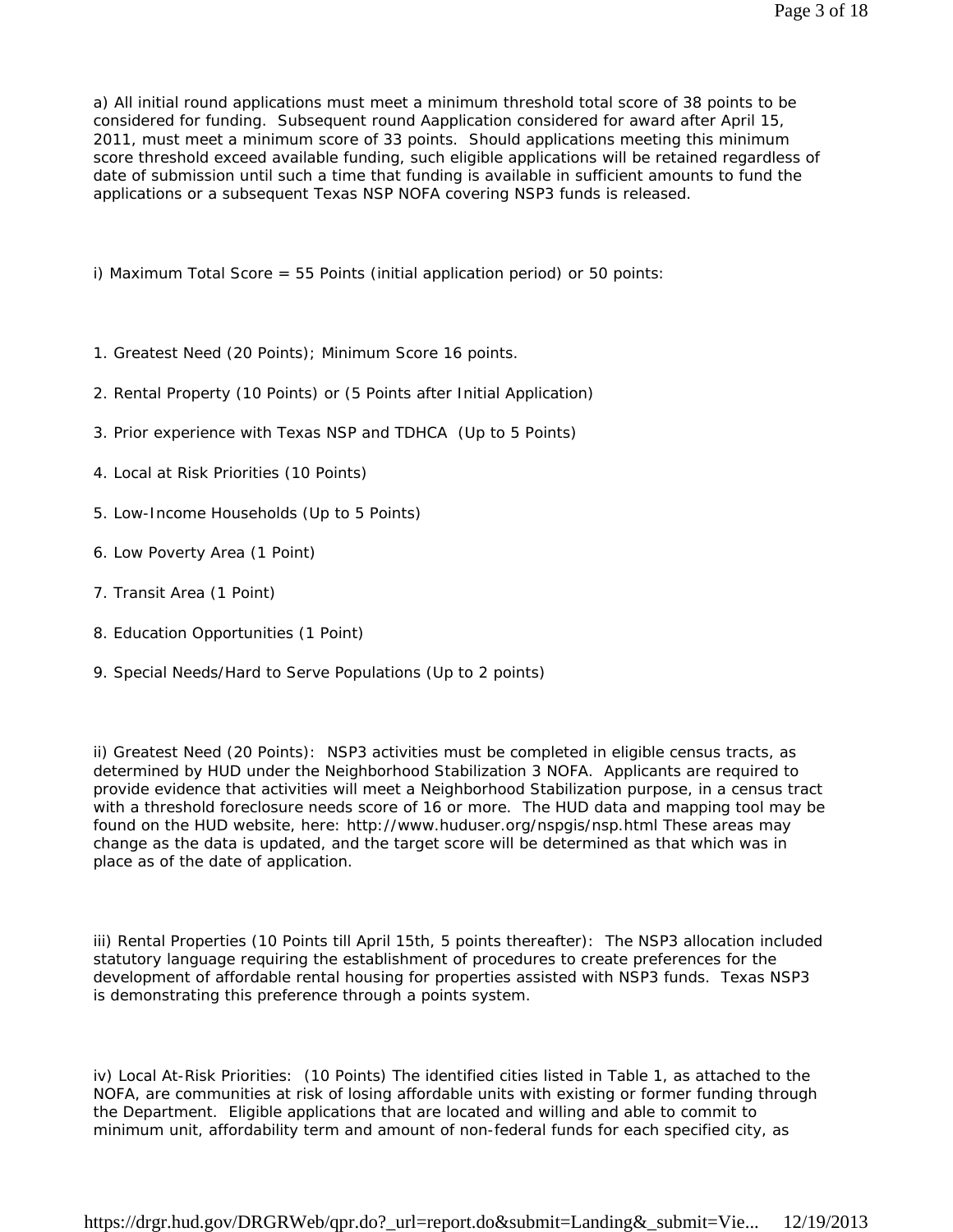identified in the chart in Addendum 1 will receive points under this scoring item. The Applicant must be willing to execute a Texas HOME LURA and be able to meet all of the conditions of the federal requirements of aHMEf

#### **Summary of Distribution and Uses of NSP Funds:**

nded developmet inonuction with the requirements of this NOFA. These areas may change as the data is updated, and the points will be determined as that which was in place as of the daefpplication. ∓bp;

v) Previous Participation with Texas NSP and TDHCA funds (5 Total Points): An Applicant will receive two points for having prior State of Texas NSP experience and three points for experience with other TDHCA funds. The experience must have been completed with the same type of construction as the Application is proposing (single family, multifamily, new construction, rehabilitation, etc.) and have acquired their experience in connection with a development with at least 80% as many units as the Units in the development for which Application is being made. The experience will be documented as outlined in the most current QAP plan, as applicable.

vi) Assistance to Low-Income Households at or Below 50% AMFI (5 Total Points): In order to emphasize affordability for households at or below 50% of AMFI, the State will give up points to proposals that will serve households in this income category. Each household served in this income category will receive a point, up to five points.

vii) Low Poverty Area (1 point): The development is in a census tract that has no greater than 10% poverty threshold population according to the most recent census data as of the date of the application.

viii) Transit District (1 point): The development or unit is in a mixed-use residential and commercial area, located within a radius of one-quarter mile from an existing or proposed transit stop, designed to encourage pedestrian activities and maximize access to public transportation.

ix) Educational Opportunities (1 point): The development or unit will serve families with children (at least 70% of the Unit or units must have an eligible bedroom mix of two bedrooms or more) and is proposed to be located in an elementary school attendance zone that has an academic rating of "Exemplary" or "Recognized," or comparable rating if the rating system changes. An elementary attendance zone does not include magnet school or elementary schools with districtwide possibility of enrollment or no defined attendance zones. The date for consideration of the attendance zone is that in existence as of the received date of the application and the academic rating is the most current rating determined by the Texas Education Agency as of that same date.

x) Special Needs or Hard to Serve Populations (1 point per category up to 2 points): At least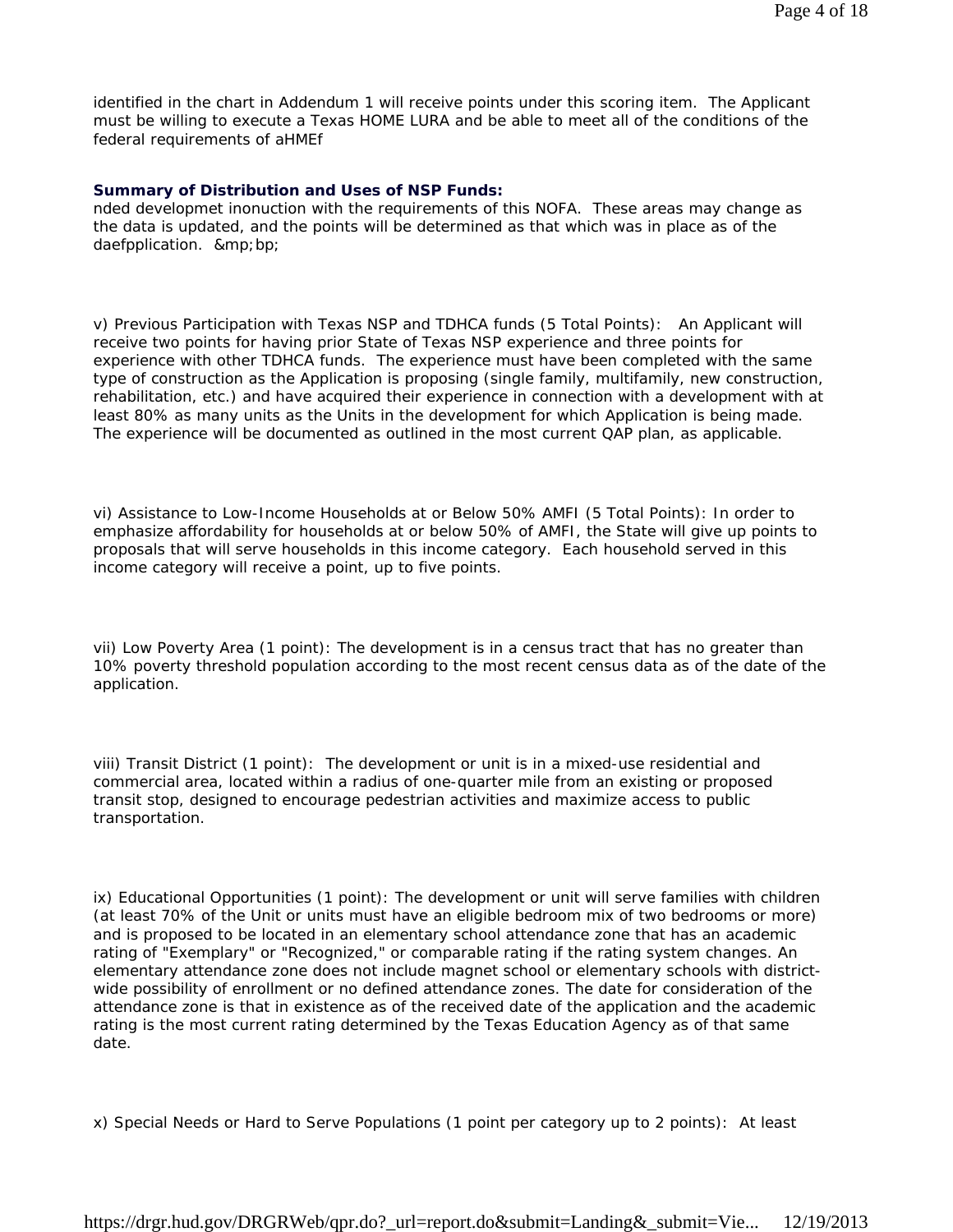51% of the NSP assisted unit or units are designed to serve, Elderly, Persons with Disabilities, Transitioning out of Homelessness, Victims of Domestic Violence, Veterans, Transitioning out of Foster Care, Prisoner Reentry, or Migrant Farmworkers.

xi) Tiebreaker: In the event that two or more Applications receive the same priority based upon the scoring and are both practicable and economically feasible, the Department will utilize the factors in this section, in the order they are presented, to determine which Development will receive a preference in consideration for an awarded of funds.

(1) Applications involving any Rehabilitation or Reconstruction of existing Units will win this first tier tie breaker

#### **Summary of Distribution and Uses of NSP Funds:**

over Applications involving solely New Construction or Adaptive Reuse.

(2) The Application with the least amount of Texas NSP funds per Texas NSP restricted unit will win this second tier tie breaker

xii) Department Priorities: The Federal NSP3 NOFA contains a requirementthatat least 25% of the awardedfunds be spent on housing for households at or below AMFI. The Department will fund the highest scoring, complete application that meets this requirement even if other applications scored higher. This determination will be made in the sole discretion of the Department.

#### **How Fund Use Addresses Market Conditions:**

MARKET ANALYSIS

Each applicant will be required to demonstrate how their proposal addresses their local needs and how, if applicable, it coordinates with their community consolidated plan. In addition, multi-family properties will go through an underwriting process to ensure that the area market can support the proposed rental project.

### **Ensuring Continued Affordability:**

The Texas NSP will adopt the HOME program standards for continued affordability for rental housing at 24 CFR 92.252 and homeownership at 24 CFR 92.254. The Texas NSP will follow the Single Family Mortgage limits under Section 203(b) of the National Housing Act which are allowable under HOME program standards. The ability of TDHCA to enforce this requirement for the full affordability period will be secured with a recapture provision in the loan documents.

#### **Definition of Blighted Structure:**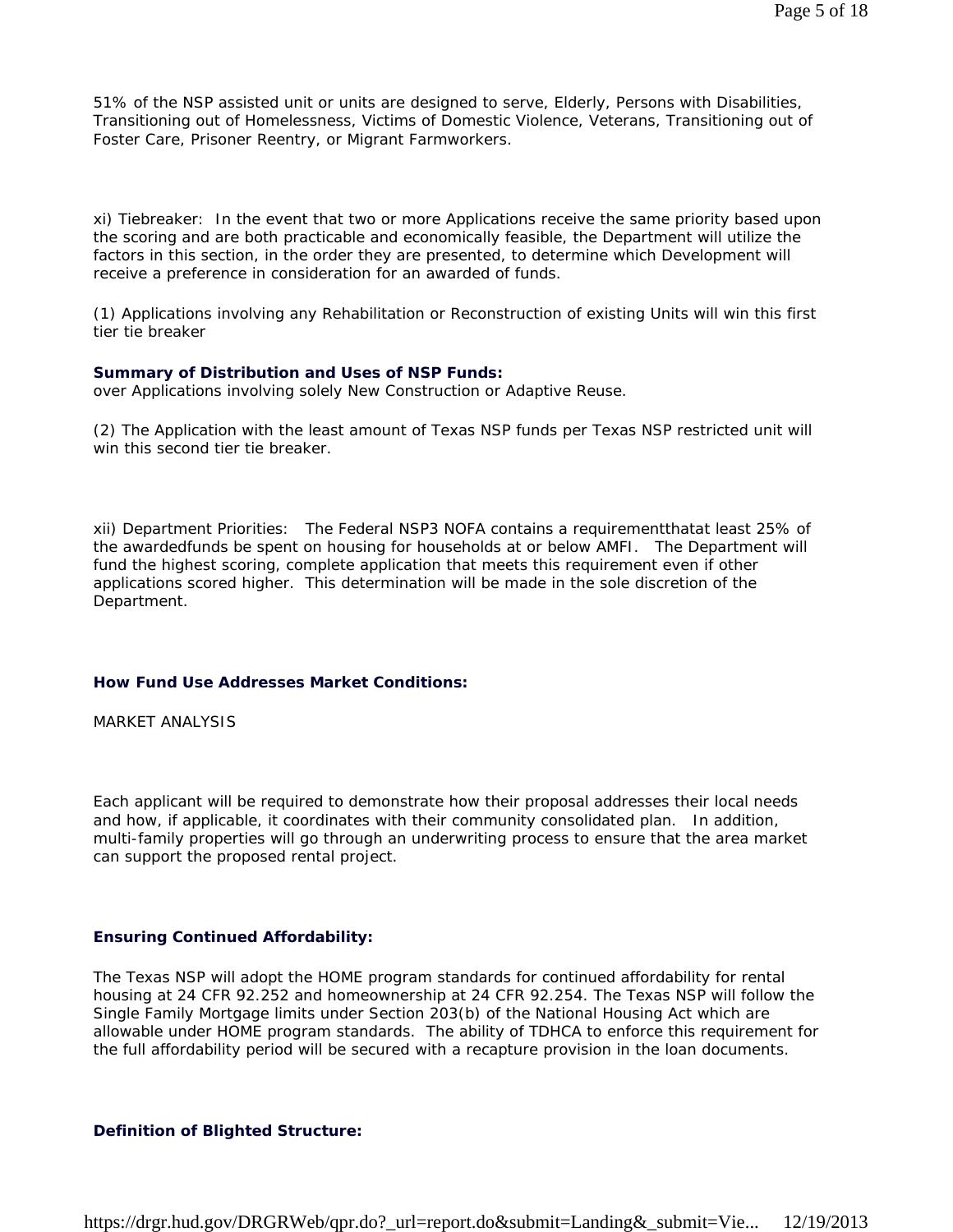The Texas NSP will use local code to determine the definition of a blighted structure except that moral blight is not eligible. If there is no local definition, blighted structure shall mean that a structure exhibits objectively determinable signs of deterioration sufficient to constitute, in the Departments sole and reasonable judgment a likely threat to human health, safety, or the public welfare.

### **Definition of Affordable Rents:**

The Texas NSP will adopt the HOME program standards for affordable rents at 24 CFR 92.252  $(a)$ ,  $(b)$ ,  $(c)$ ,  $(d)$ ,  $(e)$ ,  $(f)$  and  $(j)$ .

#### **Housing Rehabilitation/New Construction Standards:**

#### **Single Family Housing**

i) All housing that is constructed or rehabilitated with NSP3 funds must meet all applicable local codes, rehabilitation standards, ordinances, and zoning ordinances at the time of project completion. In the absence of a local code for new construction or rehabilitation, the housing must meet the International Residential Code and the National Electrical Code, as applicable. In addition, housing that is rehabilitated with NSP3 funds must meet all applicable energy efficiency standards established by §2306.187 of the Texas Government Code, and energy standards as verified by RESCHECK.

ii) If a Texas NSP3 assisted single-family or duplex is newly constructed and reconstructed, the applicant must also ensure compliance with the universal design features in new construction, established by §2306.514 of the Texas Government Code, and as implemented by TDHCA.

iii) All NSP3 assisted properties must meet all applicable State and local housing quality standards and code requirements, which at a minimum must address Universal Physical Condition Standards (UPCS) or the housing quality standards (HQS) in 24 CFR §982.40, but only if HQS is required for another funding source. If there are no such standards or code requirements, the housing must meet Universal Physical Condition Assessment guidelines, unless HQS is required for another fund source. When NSP3 funds are used for rehabilitation the entire unit must be brought up to the applicable property standards, pursuant to 24 CFR §92.251(a)(1).

iv) All NSP3 assisted ownership units must pass inspection by a licensed Texas Real Estate Commission inspector prior to occupation.

## **Multifamily Rental Housing**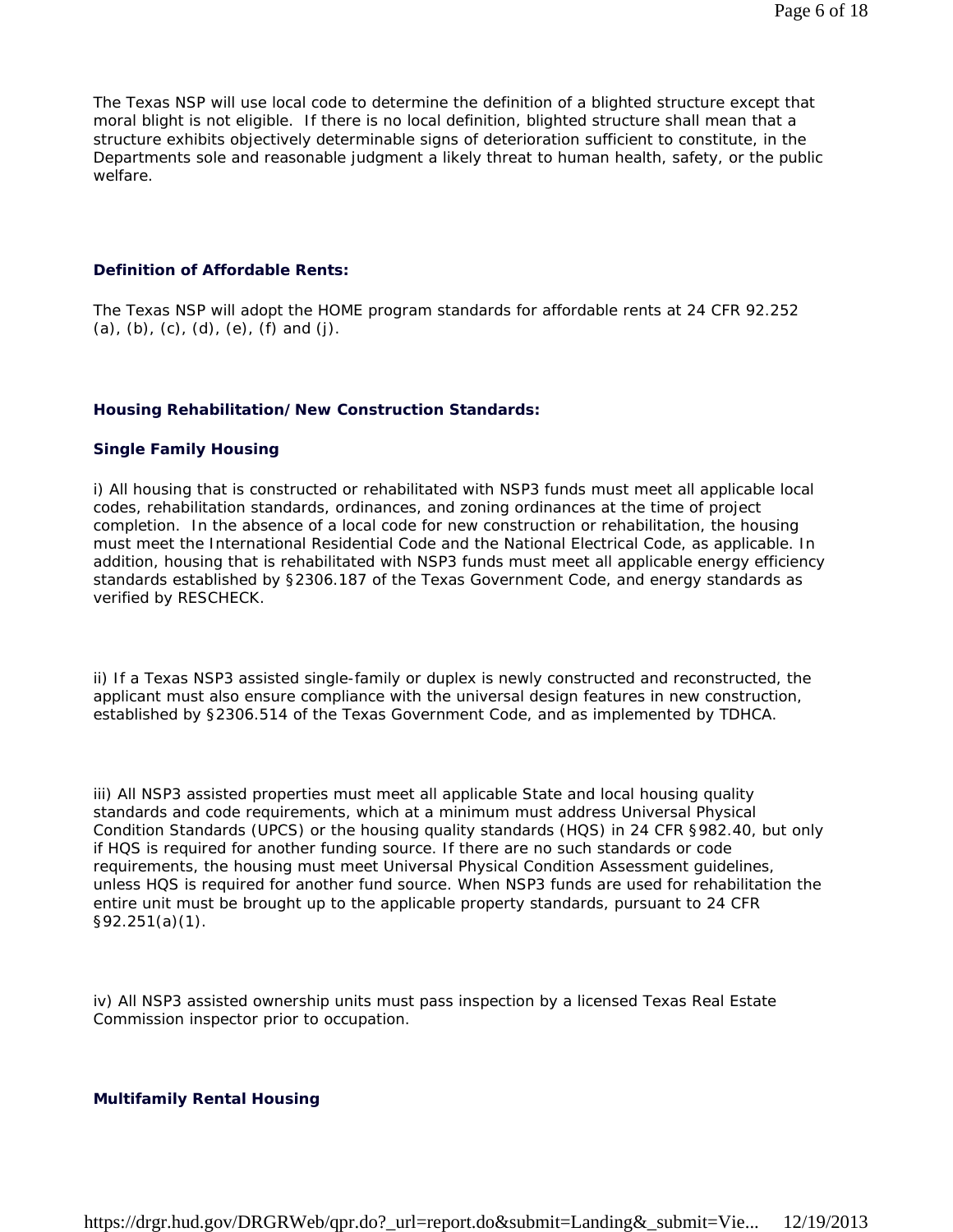i) Housing that is constructed, reconstructed or rehabilitated with NSP funds must meet all applicable local codes, rehabilitation standards, ordinances, and zoning ordinances at the time of project completion. When NSP funds are used for rehabilitation, the entire unit development must be brought up to the applicable property standards, pursuant to 24 CFR §92.251(a) (1). In the absence of a local code for new construction, reconstruction, or rehabilitation, NSP-assisted new construction, reconstruction or rehabilitation must meet, as applicable, International Residential Code and the National Electrical Code. In addition, housing that is rehabilitated with NSP3 funds must meet all applicable energy efficiency standards established by §2306.187 of the Texas Government Code, and energy standards as verified by RESCHECK.

ii) To avoid duplicative inspections when Federal Housing Administration (FHA) financing is involved in an NSP-assisted property, a participating jurisdiction may rely on a Minimum Property Standards (MPS) inspection performed by a qualified person. Gut rehabilitation, reconstruction or new construction of residential buildings up to three stories must be designed to meet the standard for Energy Star Qualified New Homes. All gut rehabilitation, reconstruction or new construction of mid-or high-rise multifamily housing must be designed to meet American Society of Heating, Refrigerating, and Air-Conditioning Engineers (ASHRAE) Standard 90.1- 2004, Appendix G plus 20 percent. Other rehabilitation must meet these standards to t

### **Housing Rehabilitation/New Construction Standards:**

nt applicable to the rehabilitation work undertaken.

iii) Muy Housing must meet the accessibility requirements at 24 CFR Part 8, which implements Section 504 of the Rehabilitation Act of 1973 (29 U.S.C. §794) and covered multifamily dwellings, as defined at 24 CFR §100.201, must also meet the design and construction requirements at 24 CFR §100.205, which implement the Fair Housing Act (42 U.S.C. 3601– 3619) and the Fair Housing Act Design Manual produced by HUD. Additionally, pursuant to the current Qualified Allocation Plan as of the date of the application QAP 10 TAC §50.9(h)(4)(H), Developments involving New Construction (excluding New Construction of nonresidential buildings) where some Units are two-stories and are normally exempt from Fair Housing accessibility requirements, a minimum of 20% of each Unit type (i.e. one bedroom, two bedroom, three bedroom) must provide an accessible entry level and all common-use facilities in compliance with the Fair Housing Guidelines, and include a minimum of one bedroom and one bathroom or powder room at the entry level. A certification will be required after the Development is completed from an inspector, architect, or accessibility specialist. For rehabilitation developments, the scope, specifications and costs associated with complying with accessibility requirements must be identified in the Property Condition Assessment.

iv) A single-site development of over 16 units must have all the development amenities listed in 10 TAC §49.4(14) or as defined in the threshold requirements of the Qualified Allocation Plan, current as of the date of application. If a development is requesting a waiver of any threshold amenity the waiver request must be included in the application. Requests will be evaluated using the criteria outlined in 10 TAC§49.4(14).

v) All NSP3 assisted properties must meet all applicable State and local housing quality standards and code requirements, which at a minimum must address Universal Physical Condition Standards (UPCS) or the housing quality standards (HQS) in 24 CFR §982.40, but only if HQS is required for another funding source. If there are no such standards or code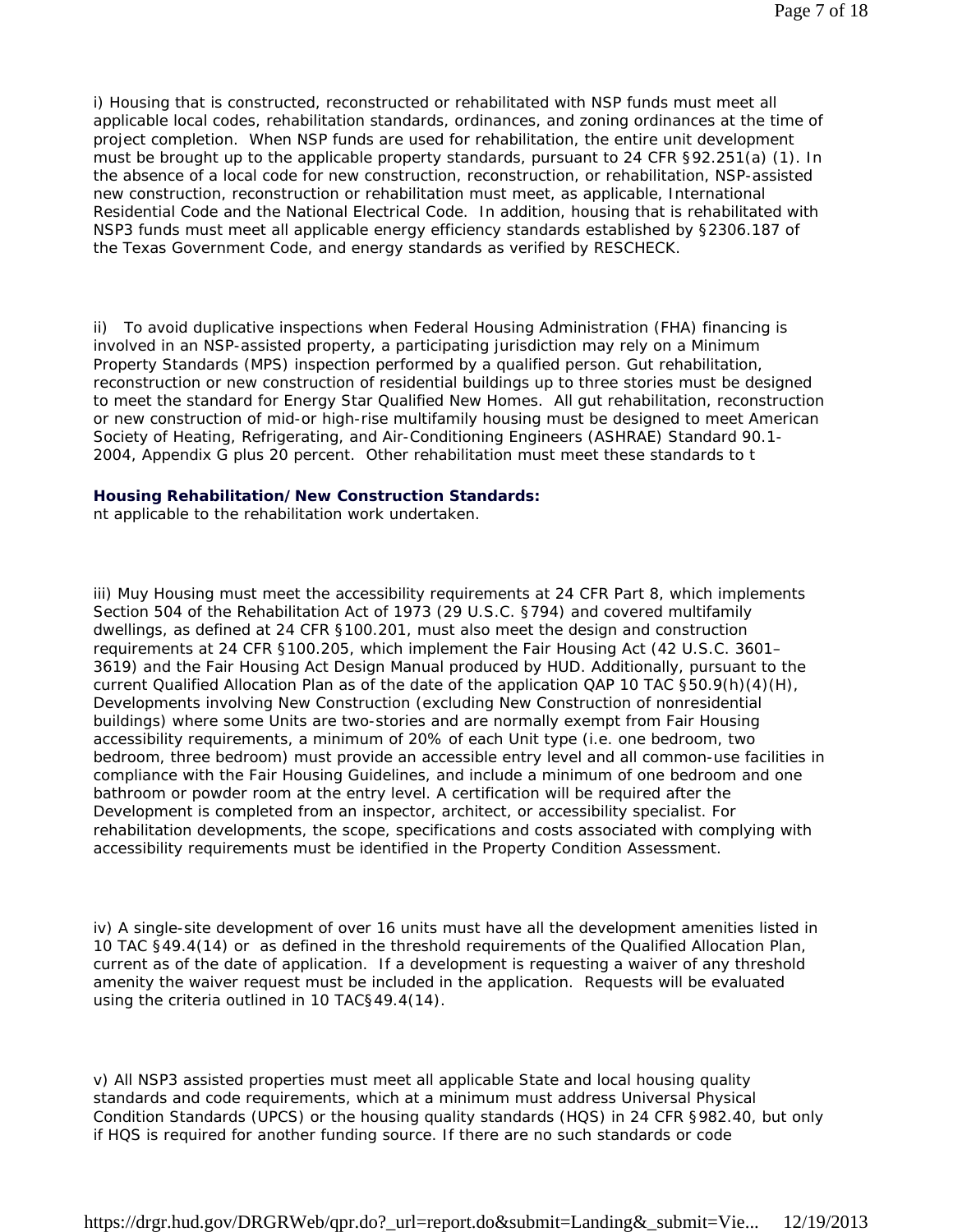requirements, the housing must meet Universal Physical Condition Standards, unless HQS is required for another fund source. When NSP3 funds are used for rehabilitation the entire unit must be brought up to the applicable property standards, pursuant to 24 CFR  $\S92.251(a)$  (1).

vi) The TDHCA Real Estate Analysis Rules current as of the date of the application, will apply, except that if the Rules and the Federal or Texas NSP guidelines conflict, the provisions described in the HUD notice or described herein will govern.

vii) Any Development proposing New Construction or Reconstruction and located within the onehundred (100) year floodplain as identified by the Federal Emergency Management Agency (FEMA) Flood Insurance Rate Maps must develop the site so that all finished ground floor elevations are at least one foot above the flood plain and parking and drive areas are no lower than six inches below the floodplain, subject to more stringent local requirements. If no FEMA Flood Insurance Rate Maps are available for the proposed Development, flood zone documentation must be provided from the local government with jurisdictio

#### **Housing Rehabilitation/New Construction Standards:**

n identifying the one-hundred (100) year floodplain. No buildings or roads that are part of a Development proposing Rehabilitation (excludingReconstruction) with the exception of Developments with existing and ongoing federal funding assistance from HUD or TRDO-USDA, will be permitted in the one-hundred (100) year floodplain unless they already meet the requirements established in this subsection for New Construction, or if the Unit of General Local Government has undertaken mitigation efforts and can establish that the property is no longer within the one-hundred (100) year floodplain.

viii) All applications with multifamily housing units intended to serve persons with disabilities must adhere to the Department's Integrated Housing Rule at 10 TAC §1.15.

ix) Multifamily properties will be restricted under a Land Use Restriction Agreement (LURA), or other such instrument as determined by the Department for these terms. Among other restrictions, the LURA may require the owner of the property to continue to accept subsidies which may be offered by the federal government, prohibit the owner from exercising an option to prepay a federally insured loan, impose tenant income-based occupancy and rental restrictions, or impose any of these and other restrictions as deemed necessary at the sole discretion of the Department in order to preserve the property as affordable housing on a caseby-case basis.

#### **Additional Requirements (Single and Multifamily Housing)**

i) NSP assisted new construction or rehabilitation will comply with federal lead-based paint requirements including lead screening in housing built before 1978 in accordance with 24 CFR §Part 92.355 and 24 CFR Part 35, subparts A, B, J, K, M, and R. Lead-based paint requirements, for Multifamily properties must be discussed in the Property Condition Assessment.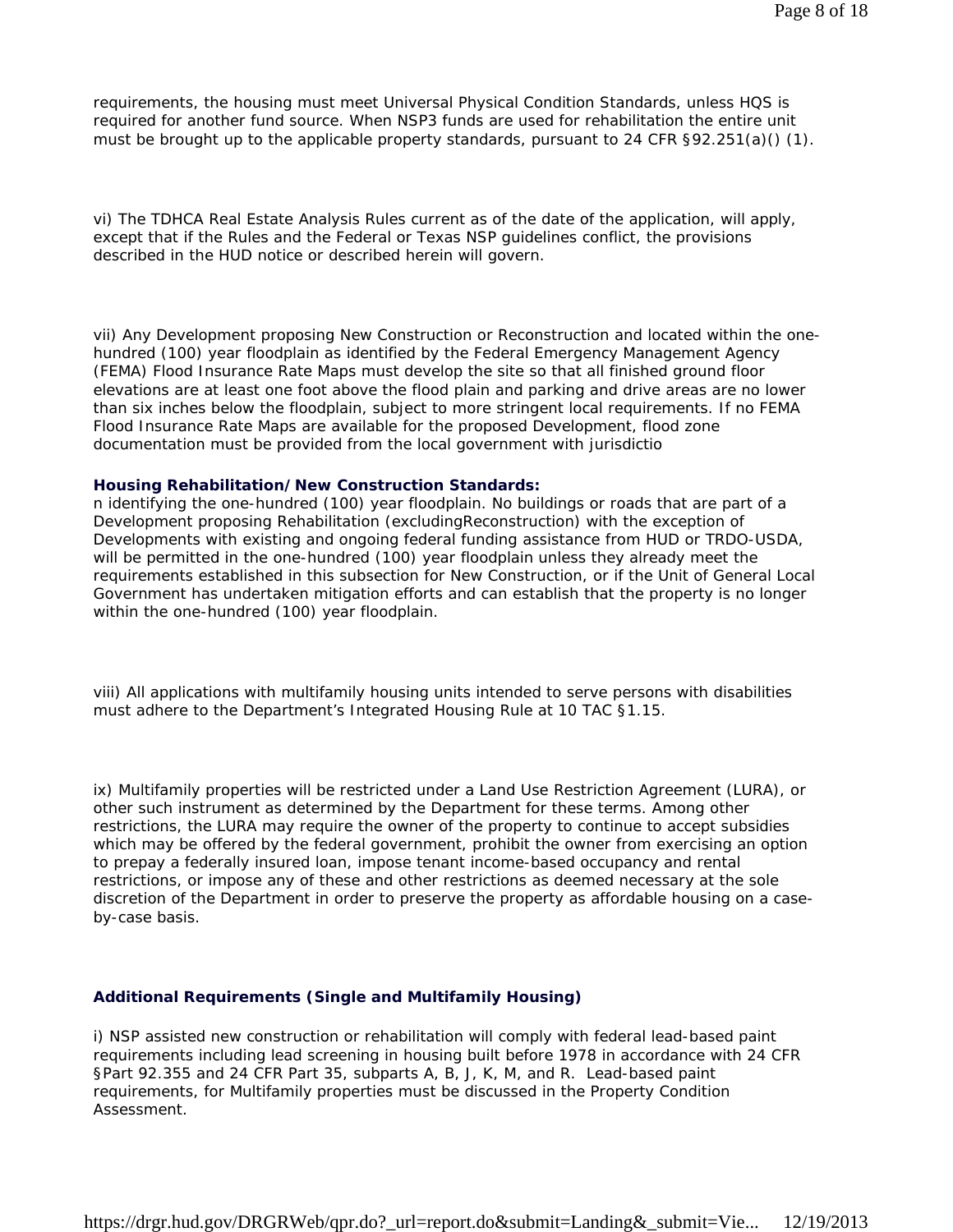## **Vicinity Hiring:**

NSP3 subgrantees, shall, to the maximum extent feasible, provide for the hiring of employees who reside in the vicinity, of projects funded this section or contract with small business that are owned and operated by persons residing in the vicinity of such projects. For the purposes of administering this requirement, HUD has adopted the Section 3 applicability thresholds for community development assistance at 24 CFR §135.3 (a)()(3)(ii). The NSP3 local hiring requirement does not replace the responsibilities of Section 3 of the Housing and Urban Development Act of 1968 (12 U.S.C §1701u), and implementing regulations at 24 CFR Part 135, except to the extent the obligations may be in direct conflict. Vicinity is defined as the census tract where the project is located. Small business means a business that meets the criteria set forth in section 3(a) of the Small Business Act. See 42 U.S.C. §5302(a)(23). All applicants will be required to have a vicinity preference plan in order to meet threshold scoring criteria.

## **Procedures for Preferences for Affordable Rental Dev.:**

The Texas NSP3 Selection Critiera and Priorities includes a preference for Affordable Rental Development through the scoring structure.

## **Grantee Contact Information:**

Texas Department of Housing and Community Affairs

221 E. 11th Street

Austin, TX 78701

Marni Holloway

Texas NSP Director

Office: 512-475-3726

Fax: 512-472-1672

marni.holloway@tdhca.state.tx.us

| <b>Overall</b>                                 | <b>This Report</b><br><b>Period</b> | <b>To Date</b> |
|------------------------------------------------|-------------------------------------|----------------|
| <b>Total Projected Budget from All Sources</b> | N/A                                 | 7.284.978      |
| <b>Total Budget</b>                            | $\Omega$                            | 7.284.978      |
| <b>Total Obligated</b>                         | \$0.00                              | \$4,354,159.80 |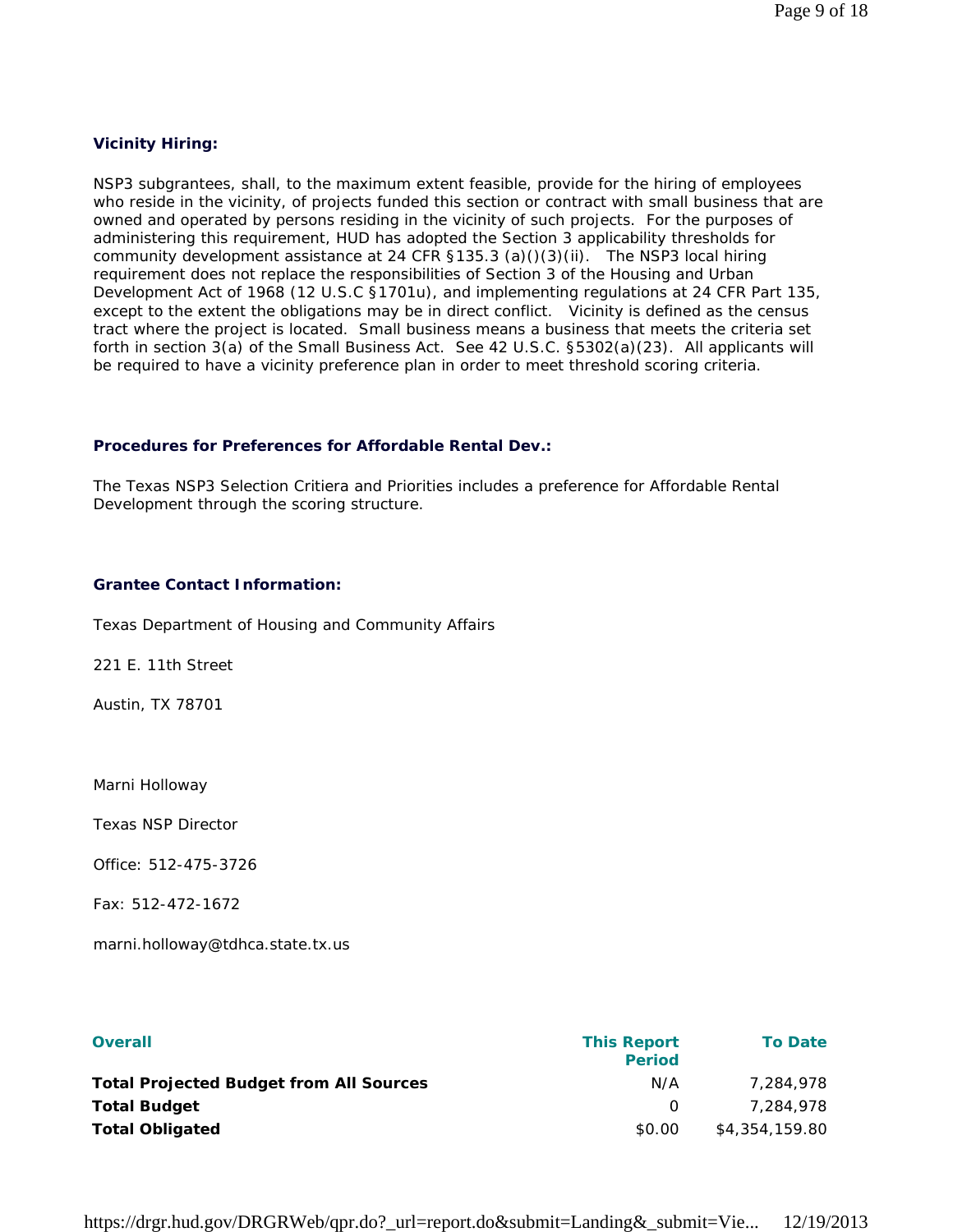| <b>Total Funds Drawdown</b>    | \$1,038,196.67 | \$3,440,139.74 |
|--------------------------------|----------------|----------------|
| Program Funds Drawdown         | \$1,038,196.67 | \$3,440,139.74 |
| Program Income Drawdown        | \$0.00         | \$0.00         |
| <b>Program Income Received</b> | \$0.00         | \$0.00         |
| <b>Total Funds Expended</b>    | \$1,038,196.67 | \$3,440,139.74 |
| <b>Match Contributed</b>       | \$0.00         | \$0.00         |

| <b>Progress Toward Required Numeric Targets</b>                                                                 |                              |                            |
|-----------------------------------------------------------------------------------------------------------------|------------------------------|----------------------------|
| <b>Requirement</b>                                                                                              | <b>Required</b>              | <b>To Date</b>             |
| <b>Overall Benefit Percentage (Projected):</b>                                                                  |                              | $0\%$                      |
| <b>Overall Benefit Percentage (Actual):</b>                                                                     |                              | $0\%$                      |
| Minimum Non-Federal Match                                                                                       | $\Omega$                     | $\Omega$                   |
| <b>Limit on Public Services</b>                                                                                 | 1.092.746.7                  | $\Omega$                   |
| Limit on Admin/Planning                                                                                         | 728,497.8                    | 142,528.94                 |
| Limit on State Admin                                                                                            | 0                            | 142,528.94                 |
| <b>Progress Toward Activity Type Targets</b><br><b>Activity Type</b>                                            | <b>Target</b><br>728,497.8   | <b>Actual</b><br>728,497.8 |
| <b>Progress Toward National Objective Targets</b><br><b>National Objective</b><br>NSP Only - LH - 25% Set-Aside | <b>Target</b><br>1,821,244.5 | <b>Actual</b><br>3,625,662 |

## **Overall Progress Narrative:**

Texas Department of Housing and Community Affairs (TDHCA) has continued to work closely with its subrecipients to perform due diligence, complete underwriting, and provide technical assistance and oversight in an effort to guide NSP3 toward successful completion.

During a previous quarter, LifeWorks completed construction and is continuing to be reimbursed expenses on The Works at Pleasant Valley, a 3 building, 45 unit multifamily development. They are currently conducting tenant selection and have a ribbon cutting ceremony scheduled for the first quarter of 2014.

Additionally, CDCB successfully restructured their deal in order to ensure maximum benefit and feasibility throughout the entire affordability period. The current contract, executed in August of 2013, reduces the unit count, as well as eliminating rental properties in favor of homebuyer units.

# **Project Summary**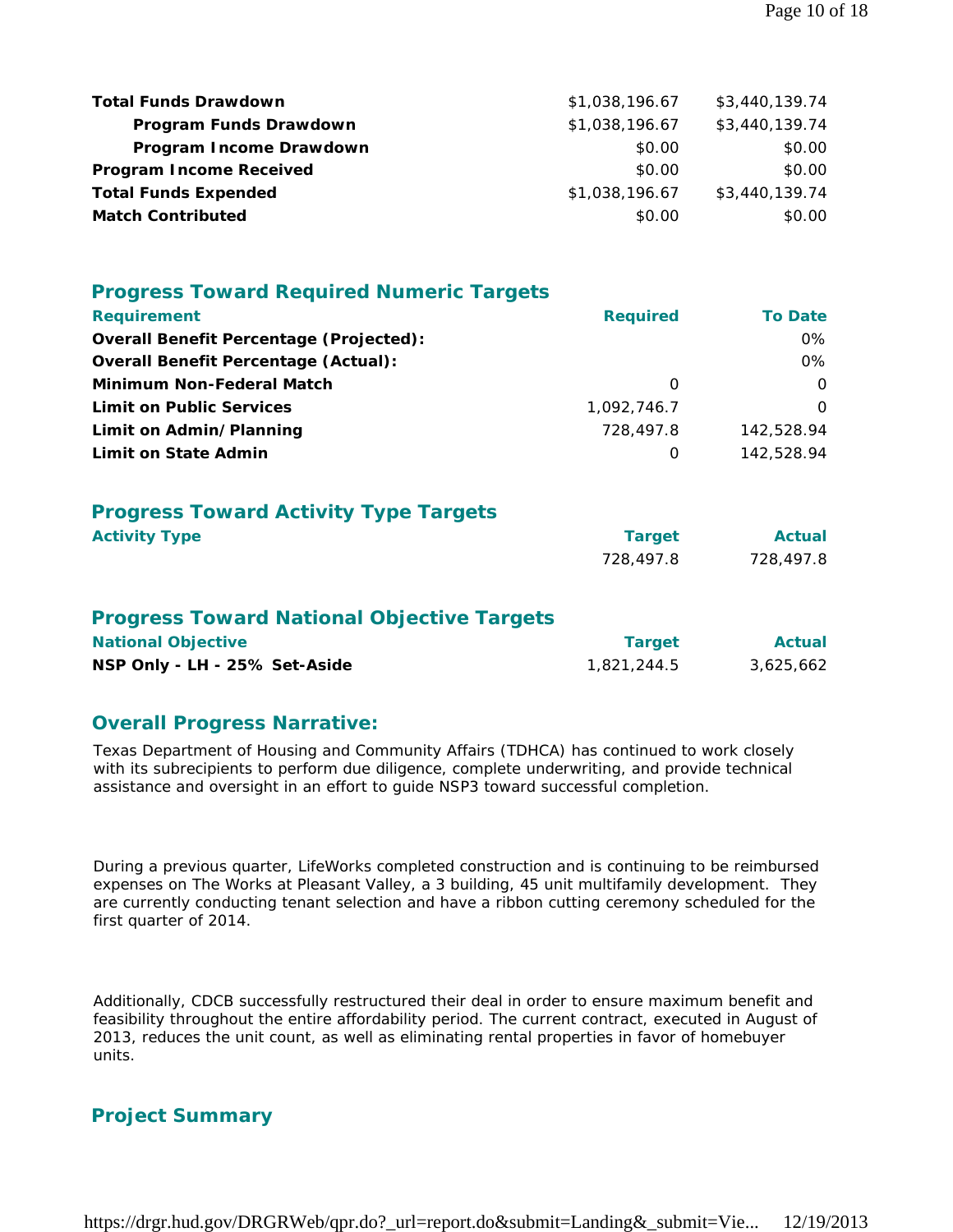| <b>Project#, Project Title</b> | <b>This Report</b><br><b>Period</b>     | <b>To Date</b>                          |                                         |
|--------------------------------|-----------------------------------------|-----------------------------------------|-----------------------------------------|
|                                | <b>Program Funds</b><br><b>Drawdown</b> | <b>Project Funds</b><br><b>Budgeted</b> | <b>Program Funds</b><br><b>Drawdown</b> |
| 1, Financing Mechanisms        | O                                       |                                         | $\Omega$                                |
| 2, Redevelopment               | 964,248.08                              | 6,556,480.2                             | 3,297,610.8                             |
| 3, Administration              | 73,948.59                               | 728,497.8                               | 142,528.94                              |

# **Project/Activity Index:**

| <b>Project</b><br># | <b>Project Title</b>           | <b>Grantee Activity #</b> | <b>Activity Title</b>                                     |
|---------------------|--------------------------------|---------------------------|-----------------------------------------------------------|
|                     | Financing<br><b>Mechanisms</b> | 77110000105 A2            | CDC Brownsville - Homebuyer Assistance<br><b>Setaside</b> |
|                     | Redevelopment                  | 77110000105 E2            | CDC Brownsville - Redev                                   |
|                     | Redevelopment                  | 77110000110 E2SA          | LifeWorks - Redev Setaside                                |
|                     | Administration                 | TDHCA<br>Administration   | <b>TDHCA Administration</b>                               |

# **Activities**

**Grantee Activity Number:** 77110000105 A2

**Activity Category:** Homeownership Assistance to low- and moderate-income

**Project Number:** 1

**Projected Start Date:** 08/22/2013

**National Objective:** NSP Only - LMMI

**Responsible Organization:** Community Development Corporation of Brownsville

**Benefit Type:**  Direct ( HouseHold ) **Activity Title:** CDC Brownsville - Homebuyer Assistance Setaside

**Activity Status:** Under Way

**Project Title:** Financing Mechanisms

**Projected End Date:** 08/31/2015

**Completed Activity Actual End Date:**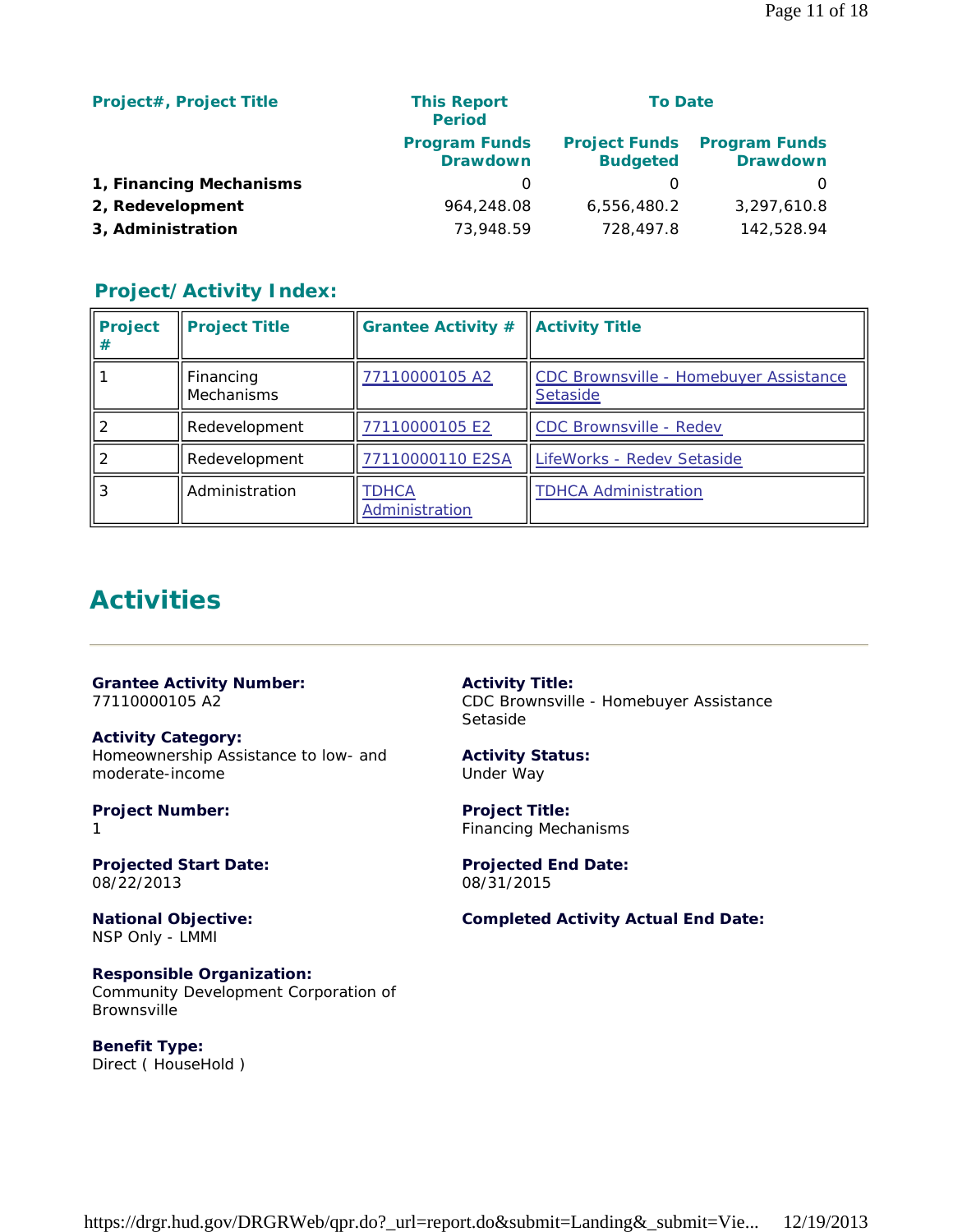| <b>Overall</b>                                   | Jul 1 thru Sep<br>30, 2013 | <b>To Date</b> |
|--------------------------------------------------|----------------------------|----------------|
| <b>Total Projected Budget from All Sources:</b>  | N/A                        | \$347,820,00   |
| <b>Total Budget:</b>                             | \$0.00                     | \$347,820.00   |
| <b>Total Obligated:</b>                          | \$0.00                     | \$0.00         |
| <b>Total Funds Drawdown</b>                      | \$0.00                     | \$0.00         |
| Program Funds Drawdown:                          | \$0.00                     | \$0.00         |
| Program Income Drawdown:                         | \$0.00                     | \$0.00         |
| Program Income Received:                         | \$0.00                     | \$0.00         |
| <b>Total Funds Expended:</b>                     | \$0.00                     | \$0.00         |
| Community Development Corporation of Brownsville | \$0.00                     | \$0.00         |
| <b>Match Contributed:</b>                        | \$0.00                     | \$0.00         |

# **Activity Description:**

Developer shall coordinate access to Texas NSP Homebuyer Assistance for no less than twentyone (21) households at or below 120% of the current AMI at the time of homebuyer contract.

## **Location Description:**

Developer shall carry out the following activities in the target area and specified neighborhoods identified in its Texas NSP3 Application.

## **Activity Progress Narrative:**

CDCB was under contract to coordinate access to Texas NSP Homebuyer Assistance for no less than 21 households at or below 120% AMI. Of those 21 households, no less than 6 will be at or below 50% AMI. As the LH -25% Set-Aside homebuyers materialize, a new activity line item will be created and populated with data, accordingly. Construction is expected to begin in Q4 2013. Obligation will also be reflected in Q4 2013.

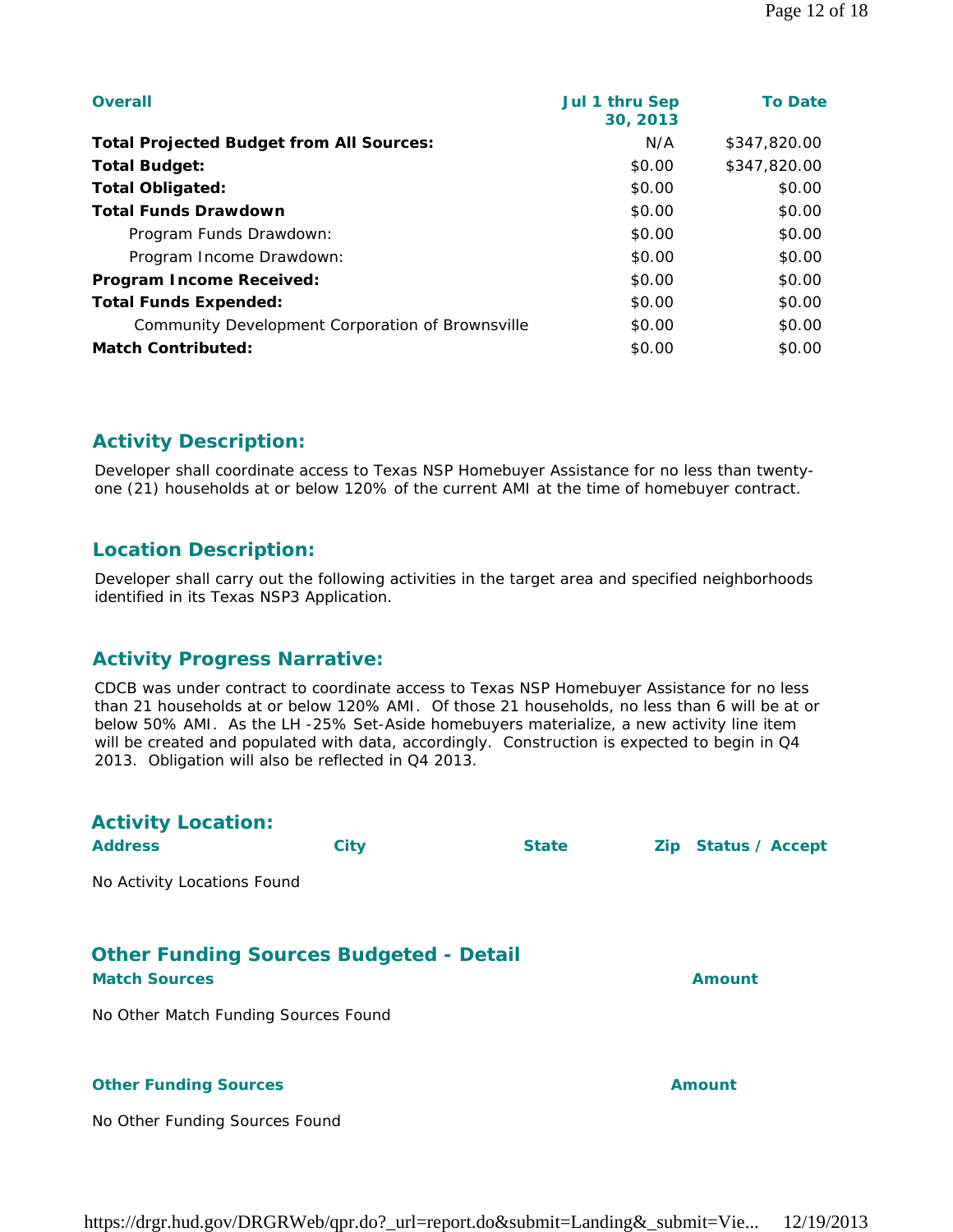# **Activity Supporting Documents:**

## **Activity Supporting Documents:**

## **Supporting Documents**

None

| <b>Grantee Activity Number:</b> |  |
|---------------------------------|--|
| 77110000105 E2                  |  |

**Activity Category:** Construction of new housing

**Project Number:** 2

**Projected Start Date:** 08/22/2013

**National Objective:** NSP Only - LMMI

**Activity Title:** CDC Brownsville - Redev

**Activity Status:** Under Way

**Project Title:** Redevelopment

**Projected End Date:** 08/31/2015

**Completed Activity Actual End Date:**

# **Responsible Organization:**

Community Development Corporation of Brownsville

**Benefit Type:**  Direct ( HouseHold )

| <b>Overall</b>                                   | <b>Jul 1 thru Sep</b><br>30, 2013 | <b>To Date</b> |
|--------------------------------------------------|-----------------------------------|----------------|
| <b>Total Projected Budget from All Sources:</b>  | N/A                               | \$2,582,998.20 |
| <b>Total Budget:</b>                             | \$0.00                            | \$2.582.998.20 |
| <b>Total Obligated:</b>                          | \$0.00                            | \$0.00         |
| <b>Total Funds Drawdown</b>                      | \$0.00                            | \$0.00         |
| Program Funds Drawdown:                          | \$0.00                            | \$0.00         |
| Program Income Drawdown:                         | \$0.00                            | \$0.00         |
| <b>Program Income Received:</b>                  | \$0.00                            | \$0.00         |
| <b>Total Funds Expended:</b>                     | \$0.00                            | \$0.00         |
| Community Development Corporation of Brownsville | \$0.00                            | \$0.00         |
| <b>Match Contributed:</b>                        | \$0.00                            | \$0.00         |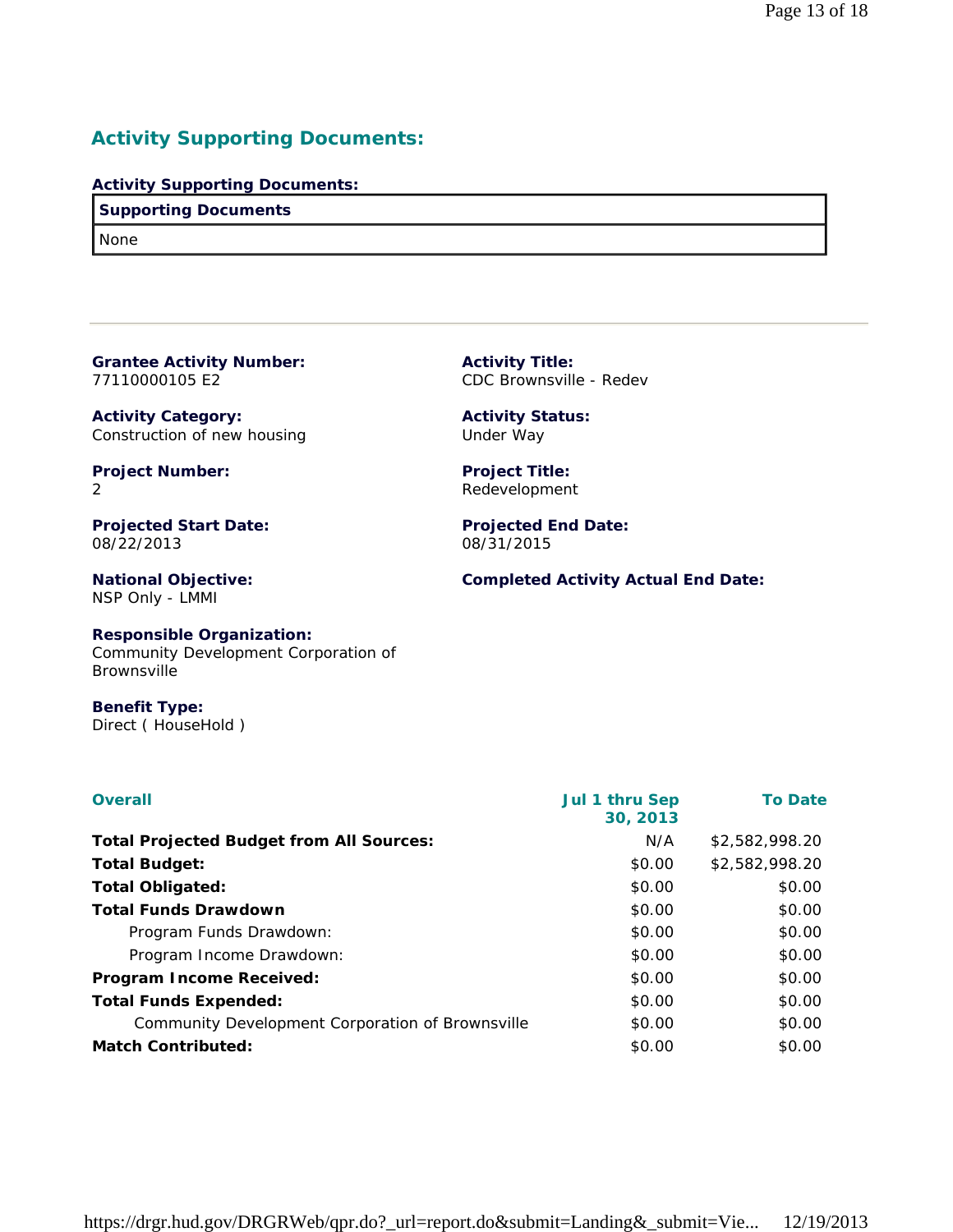## **Activity Description:**

Developer shall conduct the new construction of no less than twenty-one (21) new housing units within the target area(s).

# **Location Description:**

Developer shall carry out the following activities in the target area and specified neighborhoods identified in its Texas NSP3 Application.

# **Activity Progress Narrative:**

CDCB was under contract to conduct the construction of no less than 21 households at or below 120% AMI. Of those 21 households, no less than 6 will be at or below 50% AMI. As the LH - 25% Set-Aside homebuyers materialize, a new activity line item will be created and populated with data, accordingly. Construction is expected to begin in Q4 2013. Obligation will also be reflected in Q4 2013.

| <b>Activity Location:</b><br><b>Address</b>                            | <b>City</b> | <b>State</b> | Zip Status / Accept |
|------------------------------------------------------------------------|-------------|--------------|---------------------|
| No Activity Locations Found                                            |             |              |                     |
|                                                                        |             |              |                     |
| <b>Other Funding Sources Budgeted - Detail</b><br><b>Match Sources</b> |             |              | <b>Amount</b>       |
| No Other Match Funding Sources Found                                   |             |              |                     |
|                                                                        |             |              |                     |
| <b>Other Funding Sources</b>                                           |             |              | <b>Amount</b>       |
| No Other Funding Sources Found                                         |             |              |                     |
|                                                                        |             |              |                     |
| <b>Activity Supporting Documents:</b>                                  |             |              |                     |
| <b>Activity Supporting Documents:</b>                                  |             |              |                     |

# **Supporting Documents** None

## **Grantee Activity Number:** 77110000110 E2SA

**Activity Title:** LifeWorks - Redev Setaside

**Activity Category:**

**Activity Status:**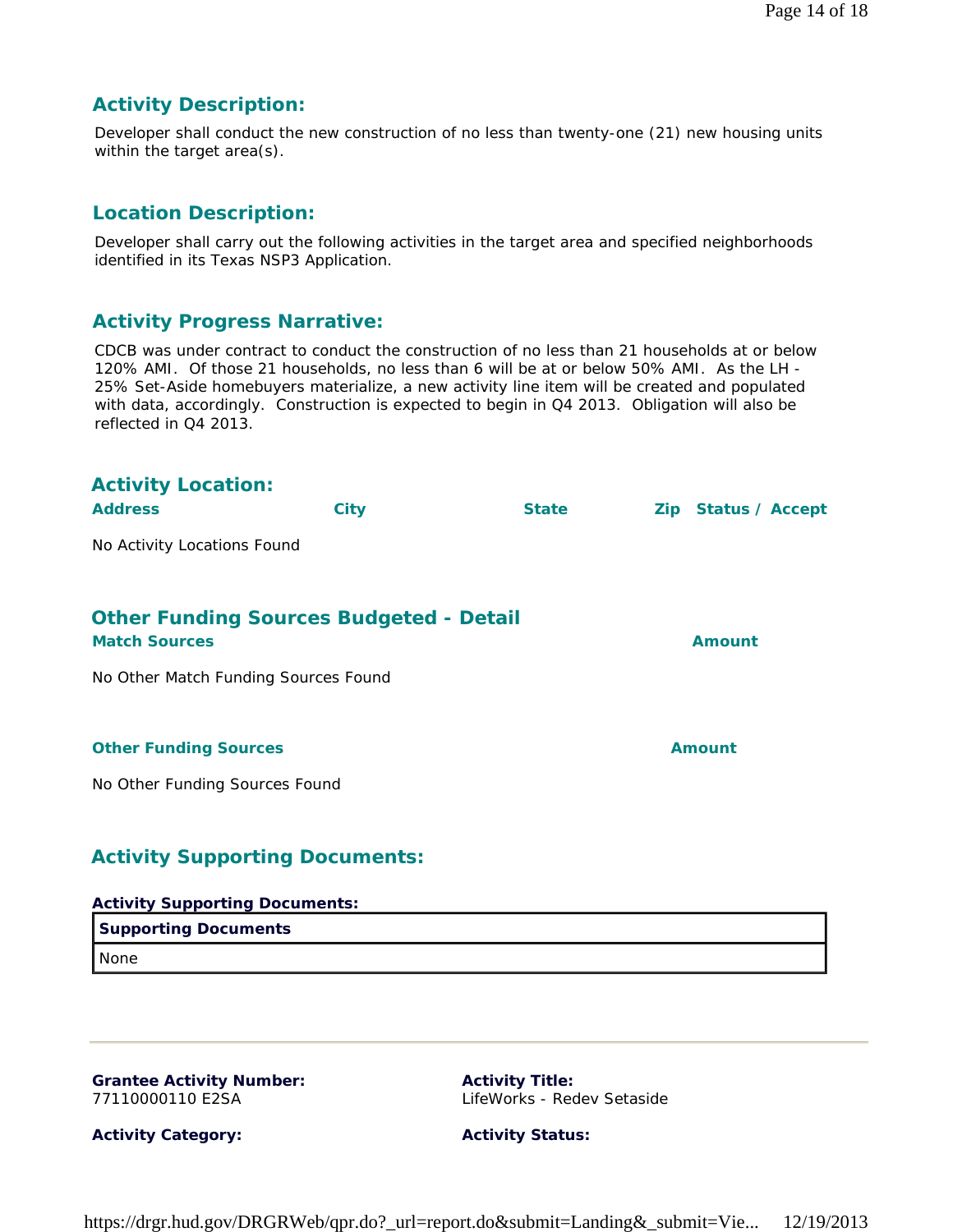Construction of new housing

**Project Number:** 2

**Projected Start Date:** 12/01/2012

**National Objective:** NSP Only - LH - 25% Set-Aside

**Responsible Organization:** LifeWorks

**Benefit Type:**  Direct ( HouseHold )

| <b>Overall</b>                                  | <b>Jul 1 thru Sep</b><br>30, 2013 | <b>To Date</b> |
|-------------------------------------------------|-----------------------------------|----------------|
| <b>Total Projected Budget from All Sources:</b> | N/A                               | \$3,625,662.00 |
| <b>Total Budget:</b>                            | \$0.00                            | \$3,625,662.00 |
| <b>Total Obligated:</b>                         | \$0.00                            | \$3,625,662.00 |
| <b>Total Funds Drawdown</b>                     | \$964,248.08                      | \$3,297,610.80 |
| Program Funds Drawdown:                         | \$964,248.08                      | \$3,297,610.80 |
| Program Income Drawdown:                        | \$0.00                            | \$0.00         |
| <b>Program Income Received:</b>                 | \$0.00                            | \$0.00         |
| <b>Total Funds Expended:</b>                    | \$964,248.08                      | \$3,297,610.80 |
| LifeWorks                                       | \$964,248.08                      | \$3,297,610.80 |
| <b>Match Contributed:</b>                       | \$0.00                            | \$0.00         |

# **Activity Description:**

New Construction of a multifamily property consisting of 45 rental units that will benefit households at or below 50% AMI. The construction will meet or exceed the Multifamily Rental Housing Standards in the Housing Rehabilitation/New Construction Standards of this Action Plan.

## **Location Description:**

835 N. Pleasant Valley Road, Austin, Texas 78702

# **Activity Progress Narrative:**

LifeWorks completed construction on The Works at Pleasant Valley in previous quarters. Drawdown and expenditure amounts reflected above are reimbursement of direct and indirect construction costs, as well as the developer fee. LifeWorks is currently in the tenant selection process. A ribbon cutting ceremony is scheduled during Q1 2014.

https://drgr.hud.gov/DRGRWeb/qpr.do?\_url=report.do&submit=Landing&\_submit=Vie... 12/19/2013

Under Way

**Project Title:** Redevelopment

**Projected End Date:** 09/30/2013

## **Completed Activity Actual End Date:**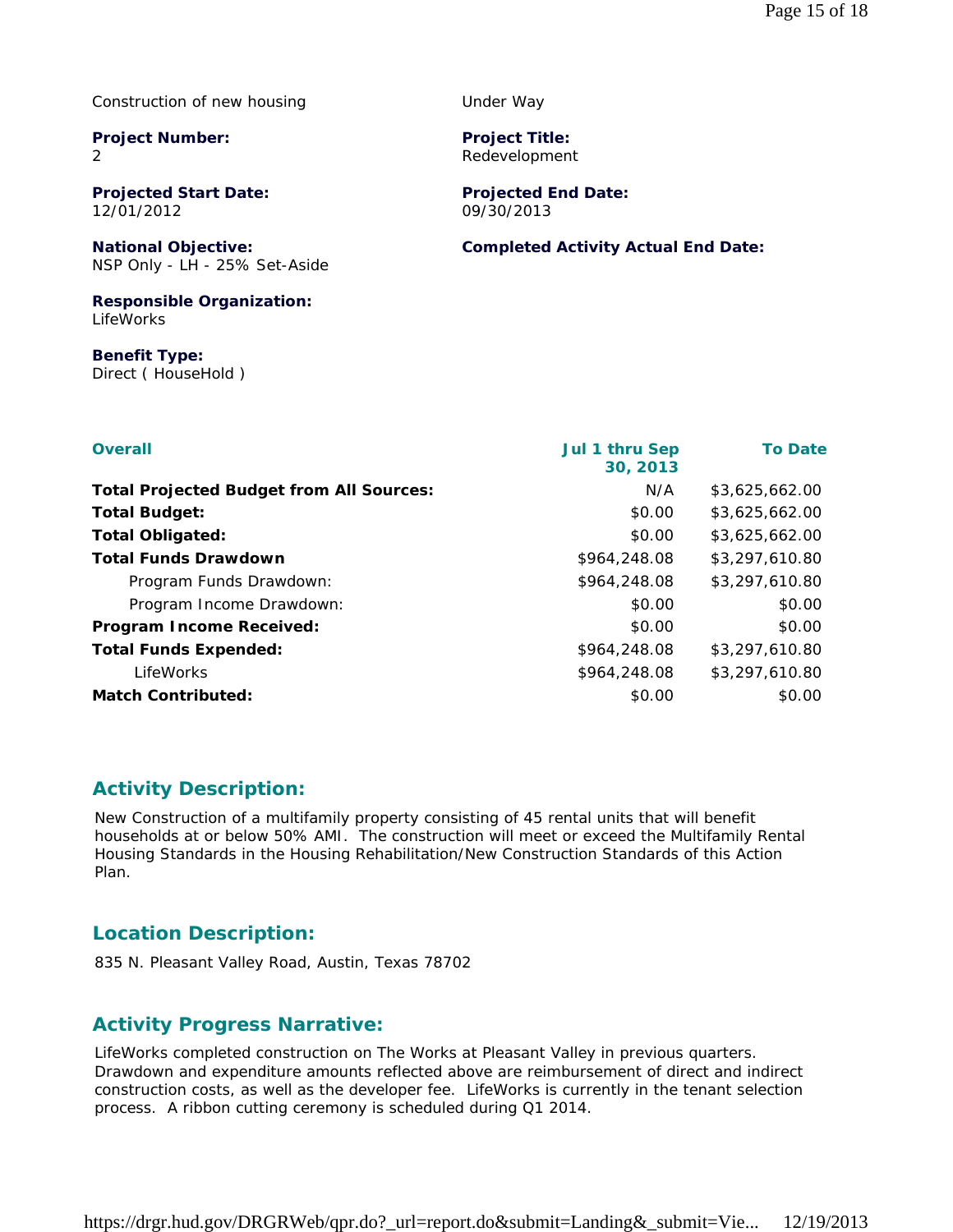| <b>Activity Location:</b><br><b>Address</b>                            | <b>City</b> | <b>State</b> | Zip Status / Accept |
|------------------------------------------------------------------------|-------------|--------------|---------------------|
| No Activity Locations Found                                            |             |              |                     |
|                                                                        |             |              |                     |
| <b>Other Funding Sources Budgeted - Detail</b><br><b>Match Sources</b> |             |              | <b>Amount</b>       |
| No Other Match Funding Sources Found                                   |             |              |                     |
|                                                                        |             |              |                     |
| <b>Other Funding Sources</b>                                           |             |              | <b>Amount</b>       |
| No Other Funding Sources Found                                         |             |              |                     |

# **Activity Supporting Documents:**

| <b>Activity Supporting Documents:</b> |
|---------------------------------------|
| <b>Supporting Documents</b>           |
| I None                                |

**Grantee Activity Number:** TDHCA Administration

**Activity Category:** Administration

**Project Number:** 3

**Projected Start Date:** 03/07/2011

**National Objective:** N/A

**Responsible Organization:** TDHCA Only

**Benefit Type:** 

**Activity Title:** TDHCA Administration

**Activity Status:** Under Way

**Project Title:** Administration

**Projected End Date:** 03/07/2014

**Completed Activity Actual End Date:**

**Overall Jul 1 thru Sep To Date**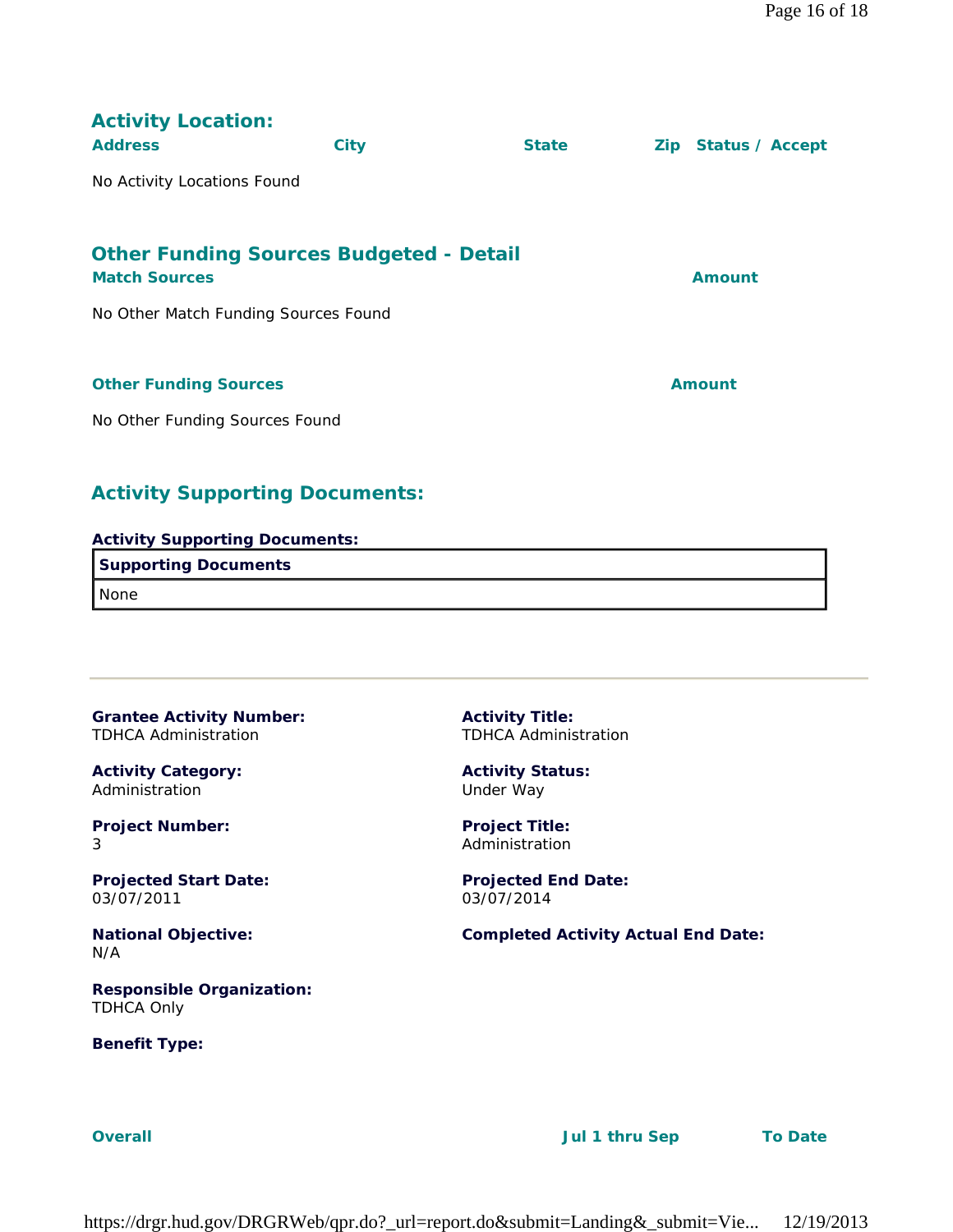|                                                 | 30, 2013    |              |
|-------------------------------------------------|-------------|--------------|
| <b>Total Projected Budget from All Sources:</b> | N/A         | \$728,497.80 |
| <b>Total Budget:</b>                            | \$0.00      | \$728,497.80 |
| <b>Total Obligated:</b>                         | \$0.00      | \$728,497.80 |
| <b>Total Funds Drawdown</b>                     | \$73,948.59 | \$142,528.94 |
| Program Funds Drawdown:                         | \$73,948.59 | \$142,528.94 |
| Program Income Drawdown:                        | \$0.00      | \$0.00       |
| <b>Program Income Received:</b>                 | \$0.00      | \$0.00       |
| <b>Total Funds Expended:</b>                    | \$73,948.59 | \$142,528.94 |
| <b>TDHCA Only</b>                               | \$73,948.59 | \$142,528.94 |
| <b>Match Contributed:</b>                       | \$0.00      | \$0.00       |

# **Activity Description:**

Administration of the NSP3 funds according to all applicable regulations and requirements.

# **Location Description:**

Administrative activities will be carried out, and records retained at 221 East 11th Street, Austin, TX 78701

## **Activity Progress Narrative:**

TDHCA continued to administer NSP3 within program requirements.

| <b>Activity Location:</b>                                              |      |              |                     |
|------------------------------------------------------------------------|------|--------------|---------------------|
| <b>Address</b>                                                         | City | <b>State</b> | Zip Status / Accept |
| No Activity Locations Found                                            |      |              |                     |
| <b>Other Funding Sources Budgeted - Detail</b><br><b>Match Sources</b> |      |              | <b>Amount</b>       |
| No Other Match Funding Sources Found                                   |      |              |                     |
|                                                                        |      |              |                     |
| <b>Other Funding Sources</b>                                           |      |              | <b>Amount</b>       |
| No Other Funding Sources Found                                         |      |              |                     |
|                                                                        |      |              |                     |
| <b>Activity Supporting Documents:</b>                                  |      |              |                     |

## **Activity Supporting Documents:**

https://drgr.hud.gov/DRGRWeb/qpr.do?\_url=report.do&submit=Landing&\_submit=Vie... 12/19/2013